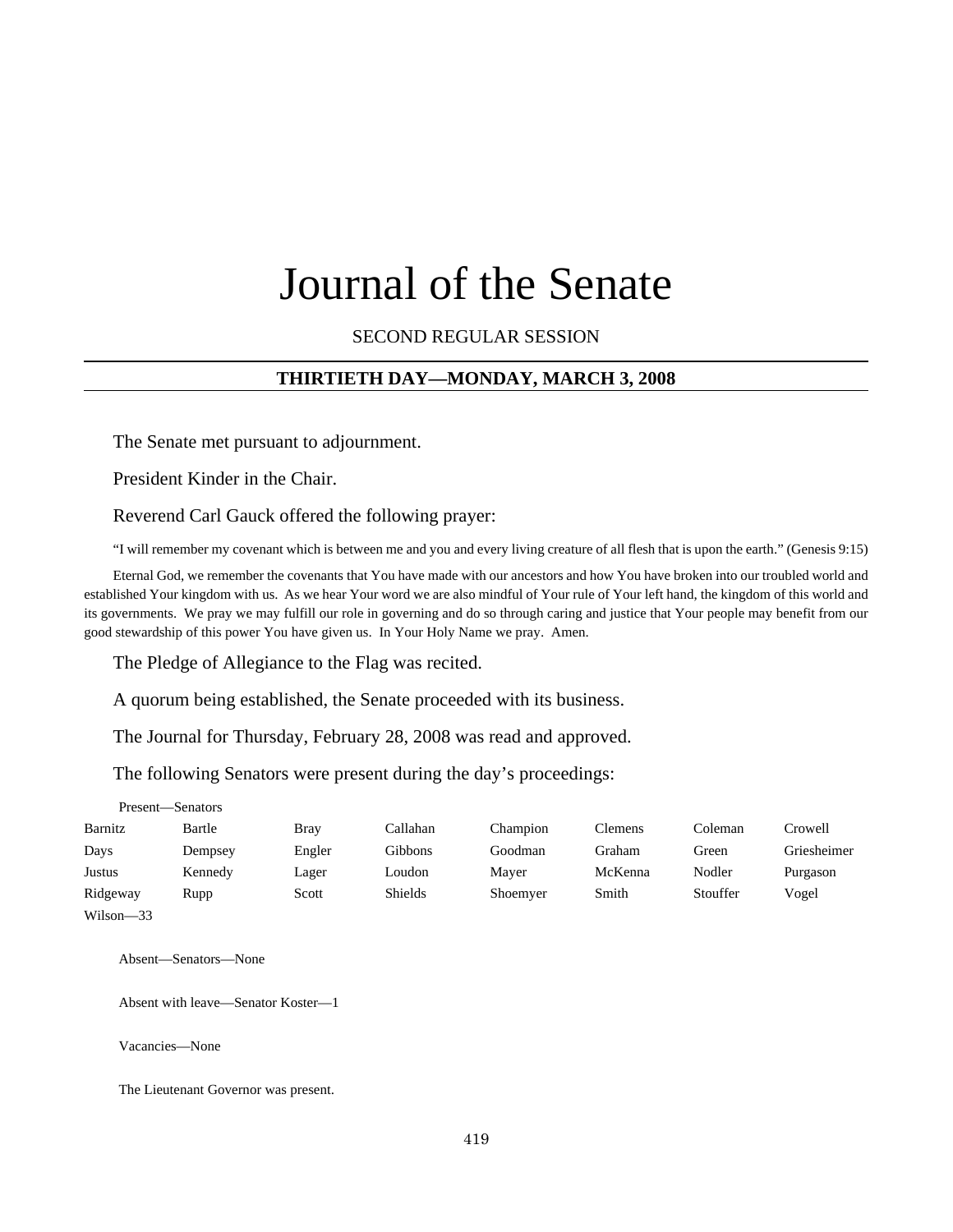#### **RESOLUTIONS**

Senator Lager offered Senate Resolution No. 1992, regarding Zach Kinne, rural Eagleville, which was adopted.

Senator Griesheimer offered Senate Resolution No. 1993, regarding Rachel Priester, Washington, which was adopted.

Senator Kennedy offered Senate Resolution No. 1994, regarding Julie Volansky, St. Louis, which was adopted.

Senator Kennedy offered Senate Resolution No. 1995, regarding Jenny Kirchhofer, St. Louis, which was adopted.

Senator Days offered Senate Resolution No. 1996, regarding Sara Anderson, Bel-Nor, which was adopted.

Senator Nodler offered Senate Resolution No. 1997, regarding Webb City High School, which was adopted.

Senator McKenna offered Senate Resolution No. 1998, regarding the Sixty-third Wedding Anniversary of Mr. and Mrs. Paul Rainwater, Festus, which was adopted.

Senator Purgason offered Senate Resolution No. 1999, regarding Cassie Jones, Mountain Grove, which was adopted.

Senator Purgason offered Senate Resolution No. 2000, regarding Mollie Kellner, Houston, which was adopted.

On behalf of Senator Koster, Senator Coleman offered Senate Resolution No. 2001, regarding Colonel Constance H. Davis, which was adopted.

On behalf of Senator Koster, Senator Coleman offered Senate Resolution No. 2002, regarding the Sixtieth Wedding Anniversary of Bruce and Delores Stark, Drexel, which was adopted.

Senator Lager offered Senate Resolution No. 2003, regarding Megan Milford, Marceline, which was adopted.

Senator Shoemyer offered Senate Resolution No. 2004, regarding the Mark Twain Lake Sailing Association, which was adopted.

Senator Mayer offered Senate Resolution No. 2005, regarding Dennis "Bullit" Hovis, Piedmont, which was adopted.

Senator Mayer offered Senate Resolution No. 2006, regarding Gaylon Watson, Piedmont, which was adopted.

Senator Goodman offered Senate Resolution No. 2007, regarding Anna Katherine Roberts, Walnut Shade, which was adopted.

Senator Lager offered Senate Resolution No. 2008, regarding Lewis Switlik, Cameron, which was adopted.

Senator Ridgeway offered Senate Resolution No. 2009, regarding the Seventy-fifth Anniversary of Boy Scout Troop 412, Smithville, which was adopted.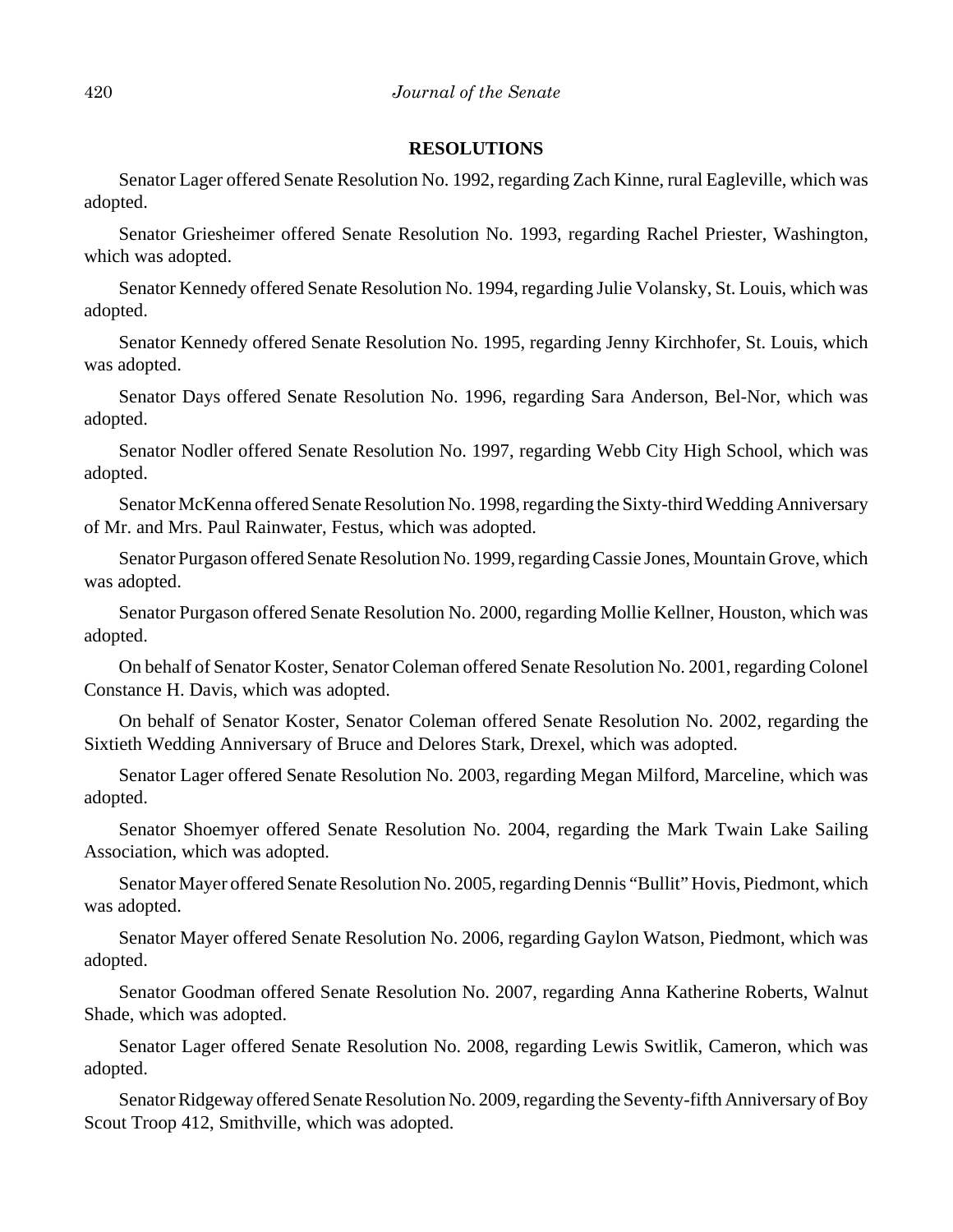Senator Crowell offered Senate Resolution No. 2010, regarding the Fiftieth Wedding Anniversary of Mr. and Mrs. Blaine Kauffman, which was adopted.

Senator Crowell offered Senate Resolution No. 2011, regarding the Fiftieth Wedding Anniversary of Mr. and Mrs. Jerry Wilke, Jackson, which was adopted.

Senator Crowell offered Senate Resolution No. 2012, regarding the Fiftieth Wedding Anniversary of Mr. and Mrs. David E. Schaffner, Cape Girardeau, which was adopted.

Senator Shields announced that photographers from Mizzou Recreation were given permission to take pictures in the Senate Chamber today.

## **REPORTS OF STANDING COMMITTEES**

Senator Shields, Chairman of the Committee on Rules, Joint Rules, Resolutions and Ethics, submitted the following report:

Mr. President: Your Committee on Rules, Joint Rules, Resolutions and Ethics, to which was referred **SCS** for **SB 720**, begs leave to report that it has examined the same and finds that the bill has been truly reperfected and that the printed copies furnished the Senators are correct.

#### **SENATE BILLS FOR PERFECTION**

Senator Mayer moved that **SB 754** and **SB 794**, with **SCS**, be called from the Informal Calendar and taken up for perfection, which motion prevailed.

**SCS** for **SBs 754** and **794**, entitled:

## SENATE COMMITTEE SUBSTITUTE FOR SENATE BILLS NOS. 754 and 794

An Act to repeal sections 650.055 and 650.056, RSMo, and to enact in lieu thereof two new sections relating to the DNA profiling system, with penalty provisions.

Was taken up.

Senator Mayer moved that **SCS** for **SBs 754** and **794** be adopted, which motion prevailed.

Senator Rupp assumed the Chair.

On motion of Senator Mayer, **SCS** for **SBs 754** and **794** was declared perfected and ordered printed.

Senator Scott moved that **SB 788**, with **SCS**, be called from the Informal Calendar and taken up for perfection, which motion prevailed.

**SCS** for **SB 788**, entitled:

## SENATE COMMITTEE SUBSTITUTE FOR SENATE BILL NO. 788

An Act to repeal sections 43.543, 105.711, 135.520, 148.330, 209.285, 214.270, 256.453, 285.230, 320.082, 324.050, 324.128, 324.159, 324.200, 324.203, 324.240, 324.243, 324.400, 324.406, 324.475, 324.526, 325.010, 326.265, 327.051, 328.050, 329.025, 329.028, 329.210, 330.190, 331.100, 332.041, 332.327, 333.221, 334.123, 334.240, 334.400, 334.702, 334.735, 334.746, 334.800, 335.036, 336.160, 337.010, 337.090, 337.500, 337.600, 337.700, 338.130, 339.120, 339.507, 340.212, 345.035, 346.010,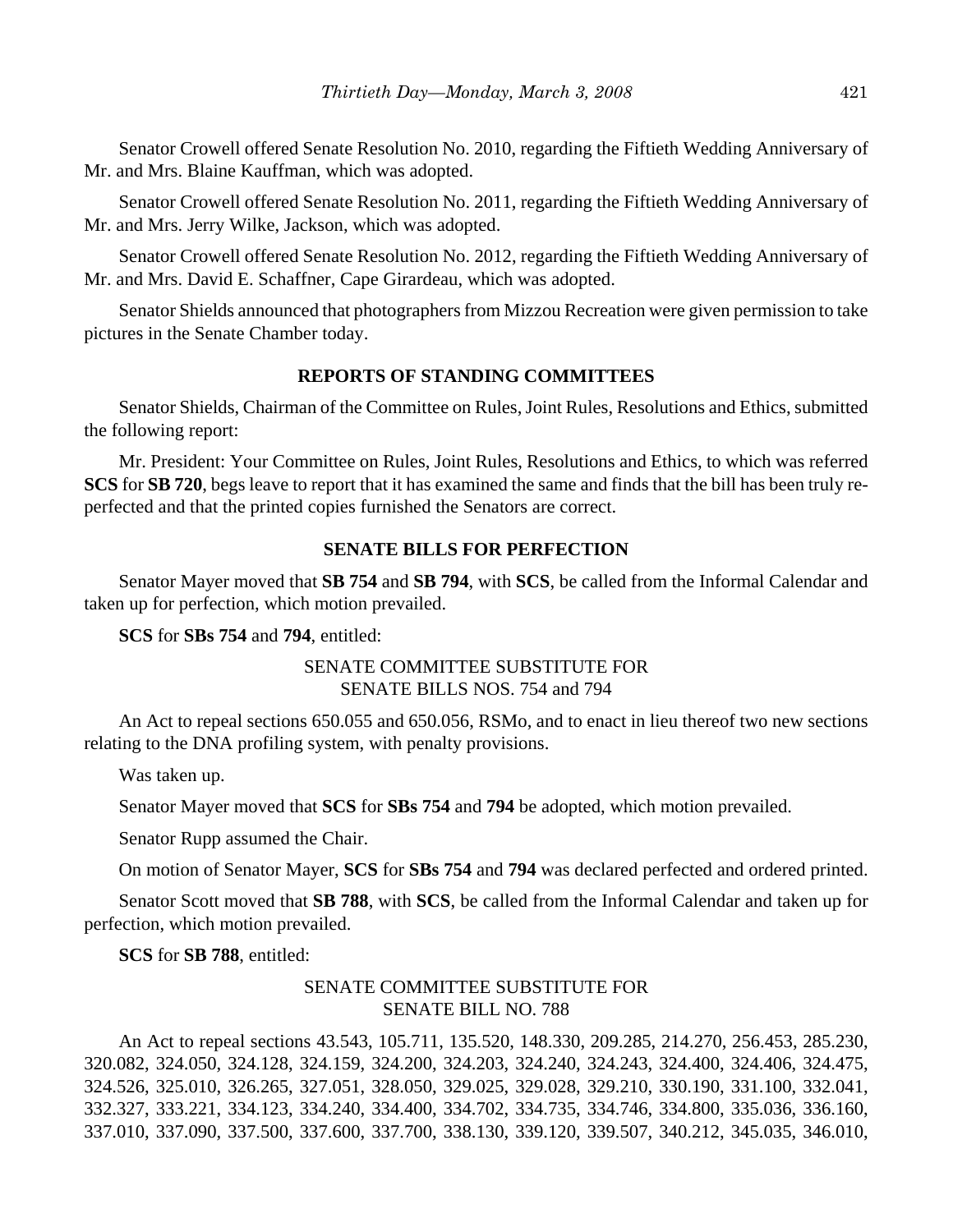354.305, 361.010, 361.092, 361.140, 361.160, 362.109, 362.332, 362.910, 367.500, 370.366, 374.045, 374.070, 374.075, 374.085, 374.115, 374.180, 374.202, 374.217, 374.220, 374.250, 374.456, 375.001, 375.261, 375.923, 381.410, 383.030, 407.020, 407.1085, 408.233, 408.570, 436.005, 443.803, 620.010, 620.105, 620.106, 620.111, 620.120, 620.125, 620.127, 620.130, 620.132, 620.135, 620.140, 620.145, 620.146, 620.148, 620.149, 620.150, 620.151, 620.153, 620.154, and 620.1063, RSMo, and to enact in lieu thereof one hundred thirteen new sections relating to reorganization of the department of insurance, financial institutions and professional registration, in keeping with Executive Order 06-04, with penalty provisions.

Was taken up.

Senator Scott moved that **SCS** for **SB 788** be adopted.

Senator Nodler offered **SA 1**:

#### SENATE AMENDMENT NO. 1

Amend Senate Committee Substitute for Senate Bill No. 788, Page 27, Section 324.001, Line 117, by inserting after all of said line the following:

"**10. A compelling governmental interest shall be deemed to exist for the purposes of section 536.025, RSMo, for licensure fees to be reduced by emergency rule, if the projected fund balance of any agency assigned to the division of professional registration is reasonably expected to exceed an amount that would require transfer from that fund to general revenue.**"; and

further amend said section by renumbering the remaining subsections accordingly.

Senator Nodler moved that the above amendment be adopted, which motion prevailed.

Senator Scott moved that **SCS** for **SB 788**, as amended, be adopted, which motion prevailed.

On motion of Senator Scott, **SCS** for **SB 788**, as amended, was declared perfected and ordered printed.

Senator Ridgeway moved that **SB 747** and **SB 736**, with **SCS**, be called from the Informal Calendar and taken up for perfection, which motion prevailed.

**SCS** for **SBs 747** and **736**, entitled:

## SENATE COMMITTEE SUBSTITUTE FOR SENATE BILLS NOS. 747 and 736

An Act to repeal sections 160.545, 311.310, 311.325, 577.021, 577.500, and 578.255, RSMo, and to enact in lieu thereof seven new sections relating to substance abuse, with penalty provisions.

Was taken up.

Senator Ridgeway moved that **SCS** for **SBs 747** and **736** be adopted.

Senator Ridgeway offered **SS** for **SCS** for **SBs 747** and **736**, entitled:

## SENATE SUBSTITUTE FOR SENATE COMMITTEE SUBSTITUTE FOR SENATE BILLS NOS. 747 and 736

An Act to repeal sections 105.711, 160.545, 311.310, 311.325, 577.021, 577.500, and 578.255, RSMo, and to enact in lieu thereof eight new sections relating to substance abuse, with penalty provisions.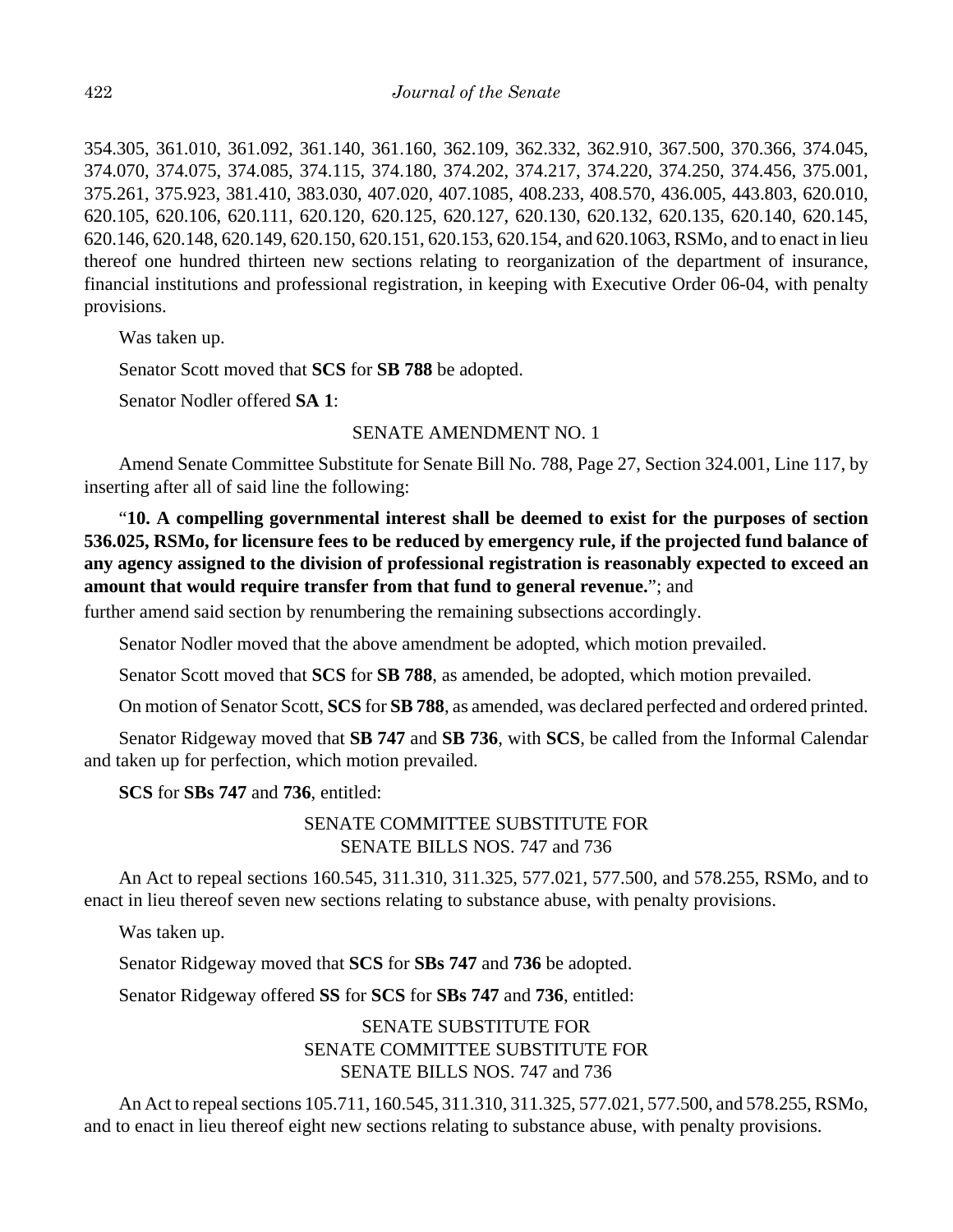Senator Ridgeway moved that **SS** for **SCS** for **SBs 747** and **736** be adopted.

At the request of Senator Ridgeway, **SB 747** and **SB 736**, with **SCS** and **SS** for **SCS** (pending), were placed on the Informal Calendar.

Senator Bartle assumed the Chair.

Senator Rupp moved that **SB 818** and **SB 795**, with **SCS**, be called from the Informal Calendar and taken up for perfection, which motion prevailed.

**SCS** for **SBs 818** and **795**, entitled:

## SENATE COMMITTEE SUBSTITUTE FOR SENATE BILLS NOS. 818 and 795

An Act to repeal sections 160.261, 542.276, 565.090, and 565.225, RSMo, and to enact in lieu thereof four new sections relating to crime, with penalty provisions.

Was taken up.

Senator Rupp moved that **SCS** for **SBs 818** and **795** be adopted.

Senator Rupp offered **SS** for **SCS** for **SBs 818** and **795**, entitled:

## SENATE SUBSTITUTE FOR SENATE COMMITTEE SUBSTITUTE FOR SENATE BILLS NOS. 818 and 795

An Act to repeal sections 160.261, 565.090, and 565.225, RSMo, and to enact in lieu thereof three new sections relating to crimes of harassment, with penalty provisions.

Senator Rupp moved that **SS** for **SCS** for **SBs 818** and **795** be adopted, which motion prevailed.

On motion of Senator Rupp, **SS** for **SCS** for **SBs 818** and **795** was declared perfected and ordered printed.

#### **MESSAGES FROM THE HOUSE**

The following messages were received from the House of Representatives through its Chief Clerk:

Mr. President: I am instructed by the House of Representatives to inform the Senate that the House has adopted **SS** for **SCS** for **HB 2020** and has taken up and passed **SS** for **SCS** for **HB 2020**.

Also,

Mr. President: I am instructed by the House of Representatives to inform the Senate that the House has taken up and passed **HCS** for **HB 2014**, entitled:

An Act to appropriate money for supplemental purposes for the several departments and offices of state government, and for purchase of equipment, and for the payment of various claims for refunds, for persons, firms, and corporations, and for other purposes, and to transfer money among certain funds, from the funds designated for the fiscal period ending June 30, 2008.

In which the concurrence of the Senate is respectfully requested.

Read 1st time.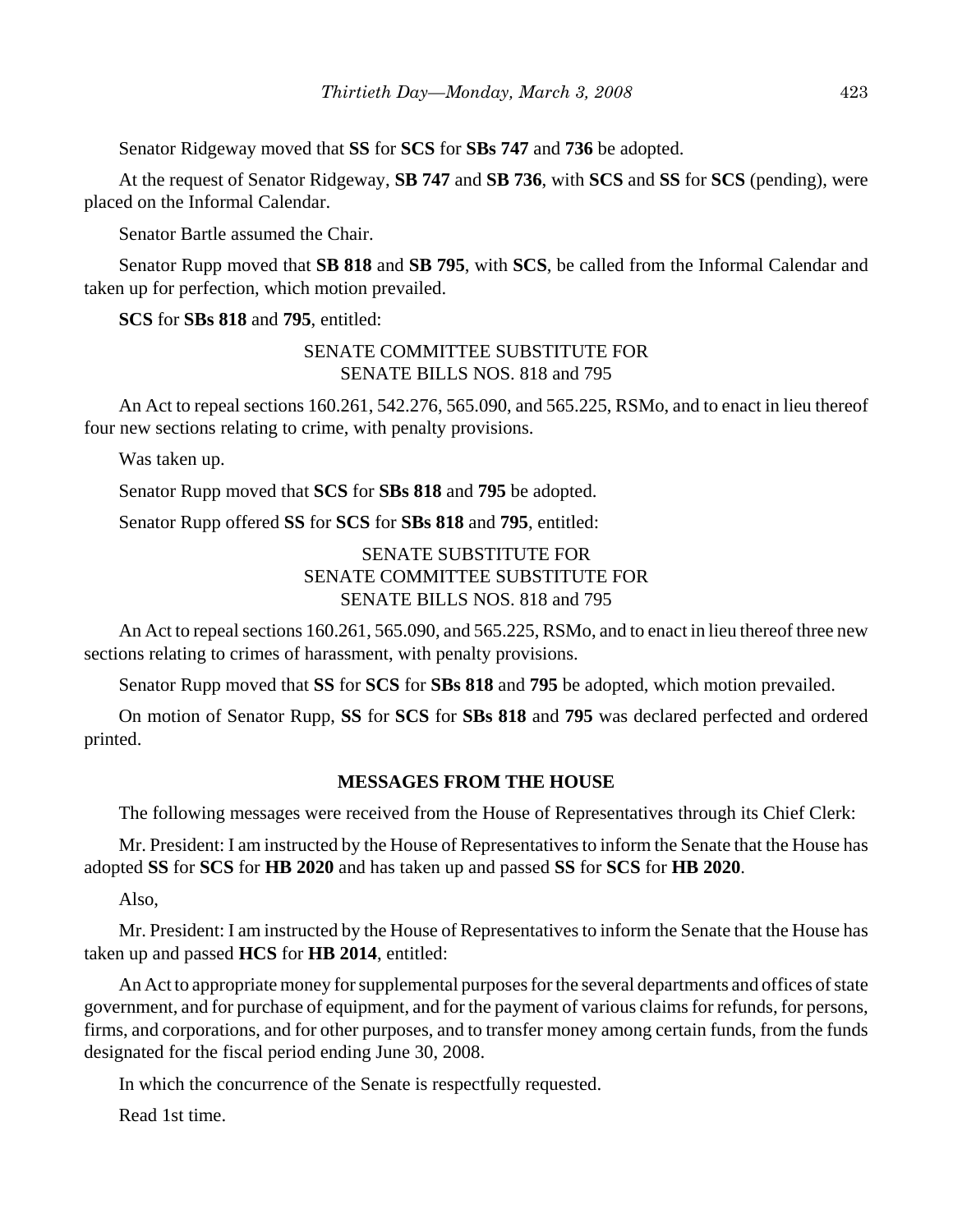#### **SECOND READING OF SENATE BILLS**

The following Bills and Joint Resolutions were read the 2nd time and referred to the Committees indicated:

- **SB 1242**—Seniors, Families and Public Health.
- **SB 1243**—Judiciary and Civil and Criminal Jurisprudence.
- **SB 1244**—Economic Development, Tourism and Local Government.
- **SB 1245**—Financial and Governmental Organizations and Elections.
- **SB 1246**—Judiciary and Civil and Criminal Jurisprudence.
- **SB 1247**—Financial and Governmental Organizations and Elections.
- **SB 1248**—Commerce, Energy and the Environment.
- **SB 1249**—Judiciary and Civil and Criminal Jurisprudence.
- **SB 1250**—Seniors, Families and Public Health.
- **SB 1251**—Financial and Governmental Organizations and Elections.
- **SB 1252**—Financial and Governmental Organizations and Elections.
- **SB 1253**—Commerce, Energy and the Environment.
- **SB 1254**—Economic Development, Tourism and Local Government.
- **SB 1255**—Pensions, Veterans' Affairs and General Laws.
- **SB 1256**—Ways and Means.
- **SB 1257**—Judiciary and Civil and Criminal Jurisprudence.
- **SB 1258**—Seniors, Families and Public Health.
- **SB 1259**—Seniors, Families and Public Health.
- **SB 1260**—Economic Development, Tourism and Local Government.
- **SB 1261**—Commerce, Energy and the Environment.
- **SB 1262**—Commerce, Energy and the Environment.
- **SB 1263**—Commerce, Energy and the Environment.
- **SB 1264**—Health and Mental Health.
- **SB 1265**—Transportation.
- **SB 1266**—Ways and Means.
- **SB 1267**—Financial and Governmental Organizations and Elections.
- **SB 1268**—Pensions, Veterans' Affairs and General Laws.
- **SB 1269**—Pensions, Veterans' Affairs and General Laws.
- **SB 1270**—Economic Development, Tourism and Local Government.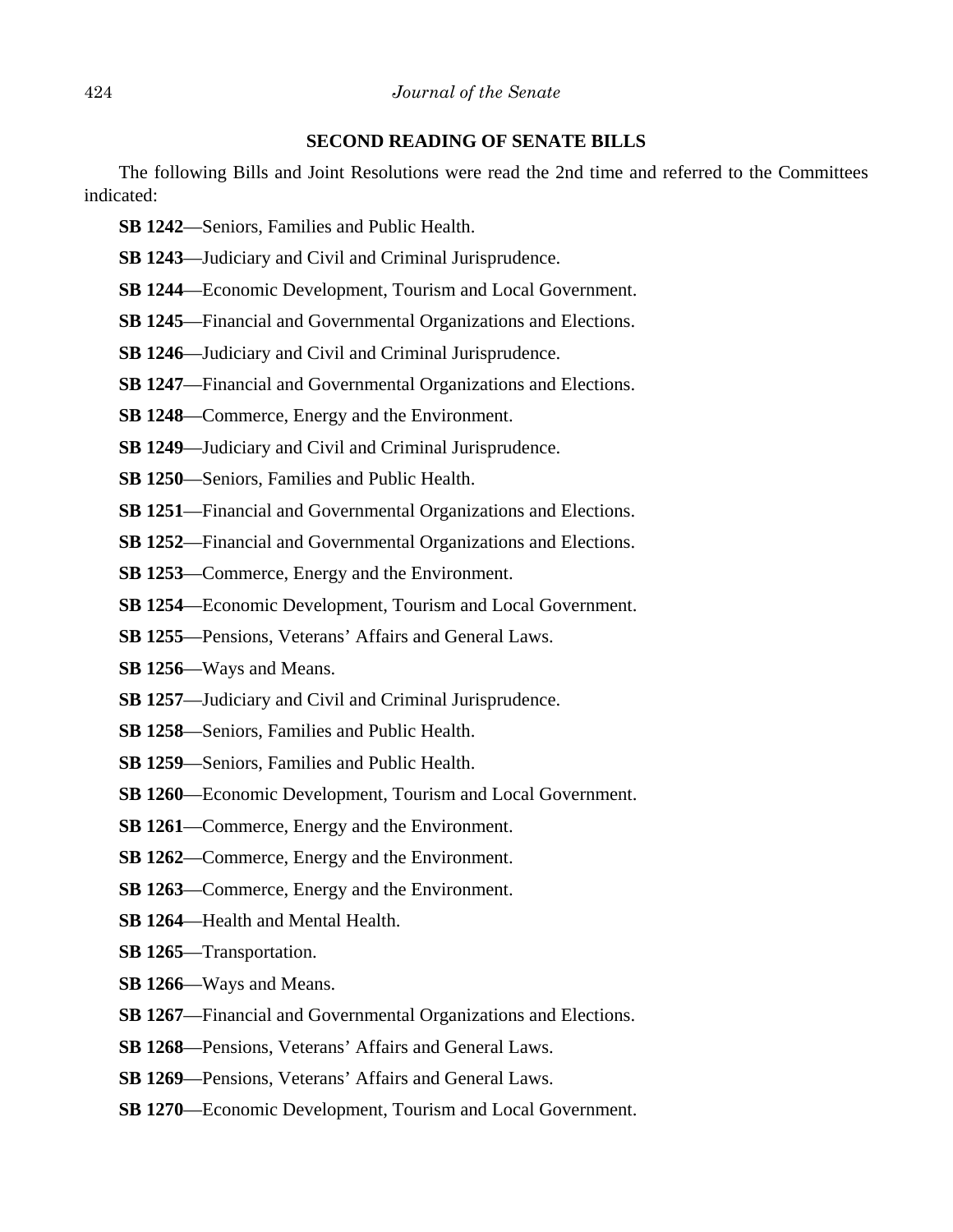- **SB 1271**—Economic Development, Tourism and Local Government.
- **SB 1272**—Health and Mental Health.
- **SB 1273**—Education.
- **SB 1274**—Ways and Means.
- **SB 1275**—Ways and Means.
- **SB 1276**—Economic Development, Tourism and Local Government.
- **SB 1277**—Commerce, Energy and the Environment.
- **SB 1278**—Commerce, Energy and the Environment.
- **SB 1279**—Agriculture, Conservation, Parks and Natural Resources.
- **SB 1280**—Agriculture, Conservation, Parks and Natural Resources.
- **SB 1281**—Economic Development, Tourism and Local Government.
- **SB 1282**—Education.
- **SB 1283**—Health and Mental Health.
- **SB 1284**—Transportation.
- **SB 1285**—Ways and Means.
- **SB 1286**—Judiciary and Civil and Criminal Jurisprudence.
- **SB 1287**—Judiciary and Civil and Criminal Jurisprudence.
- **SB 1288**—Financial and Governmental Organizations and Elections.
- **SJR 49**—Ways and Means.
- **SJR 50**—Ways and Means.

#### **HOUSE BILLS ON SECOND READING**

The following Bills and Joint Resolution were read the 2nd time and referred to the Committees indicated:

**HCS** for **HB 1380**—Seniors, Families and Public Health.

**HB 1386**—Health and Mental Health.

**HB 1313**—Pensions, Veterans' Affairs and General Laws.

**HB 1311**—Financial and Governmental Organizations and Elections.

**HB 1628**—Ways and Means.

**HB 1670**—Ways and Means.

**HB 1320**—Economic Development, Tourism and Local Government.

**HCS** for **HB 1305**—Education.

**HB 1656**—Seniors, Families and Public Health.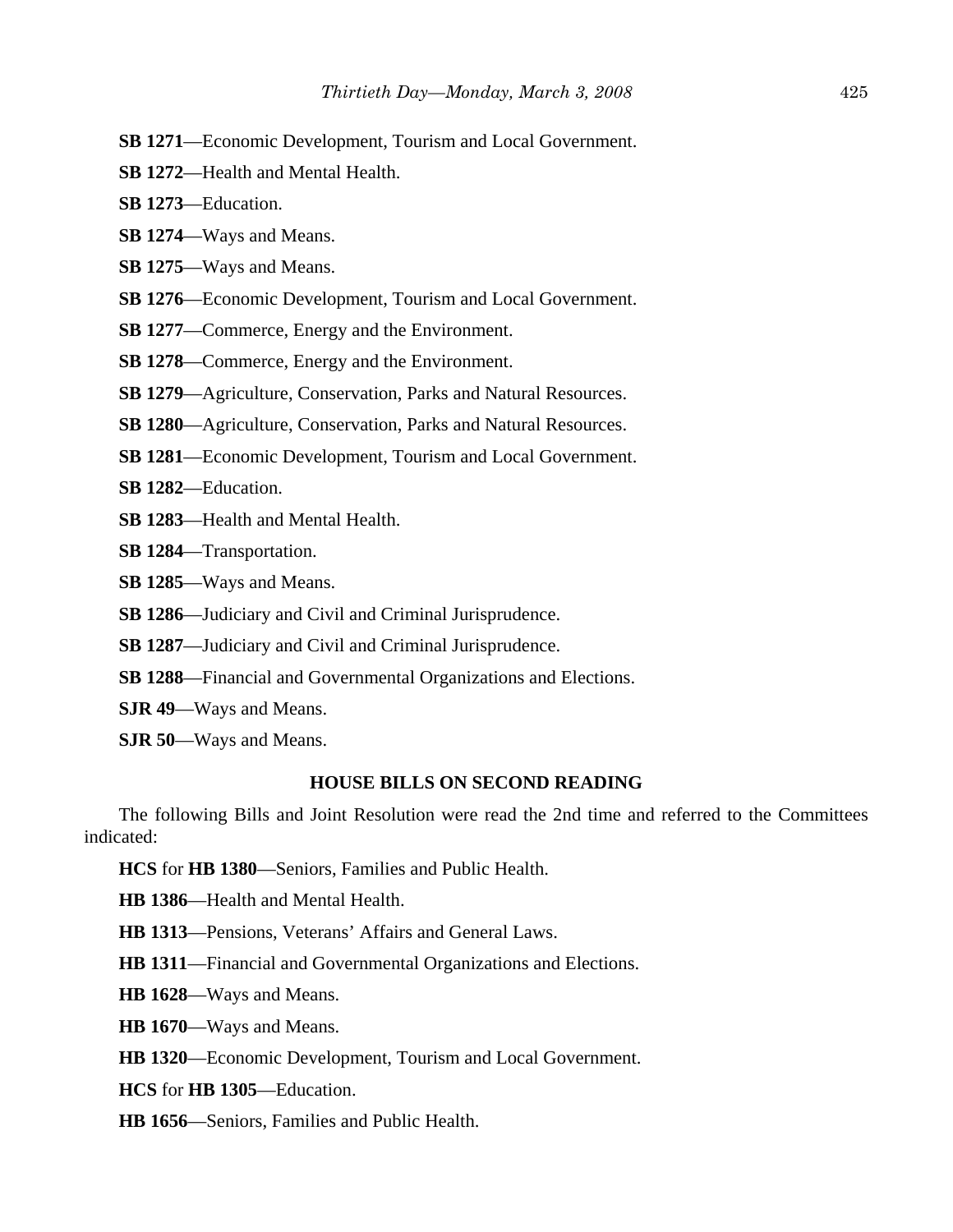**HCS** for **HB 1575**—Transportation.

**HB 1354**—Transportation.

**HCS** for **HJR 55**—Pensions, Veterans' Affairs and General Laws.

**HCS** for **HB 1774**—Pensions, Veterans' Affairs and General Laws.

**HB 1406**—Transportation.

**HB 1310**—Financial and Governmental Organizations and Elections.

**HCS** for **HB 1309**—Transportation.

**HB 1970**—Commerce, Energy and the Environment.

**HCS** for **HB 1763**—Financial and Governmental Organizations and Elections.

**HCS** for **HB 1314**—Judiciary and Civil and Criminal Jurisprudence.

## **REPORTS OF STANDING COMMITTEES**

Senator Shields, Chairman of the Committee on Rules, Joint Rules, Resolutions and Ethics, submitted the following reports:

Mr. President: Your Committee on Rules, Joint Rules, Resolutions and Ethics, to which were referred **SCS** for **SBs 754** and **794** and **SCS** for **SB 788**, begs leave to report that it has examined the same and finds that the bills have been truly perfected and that the printed copies furnished the Senators are correct.

## **INTRODUCTIONS OF GUESTS**

Senator Graham introduced to the Senate, President Adrien Caye and members of the 2007 National Intramural Recreational Sports Association National Open Champion University of Missouri Men's Club Soccer team.

On motion of Senator Shields, the Senate adjourned under the rules.

## SENATE CALENDAR  $\overline{\phantom{a}}$

## THIRTY-FIRST DAY–TUESDAY, MARCH 4, 2008  $\overline{\phantom{a}}$

# FORMAL CALENDAR

## HOUSE BILLS ON SECOND READING

HCS for HB 2014

## THIRD READING OF SENATE BILLS

SCS for SB 781-Smith SS for SCS for SB 778-Justus

SB 958-Goodman SCS for SB 806-Engler